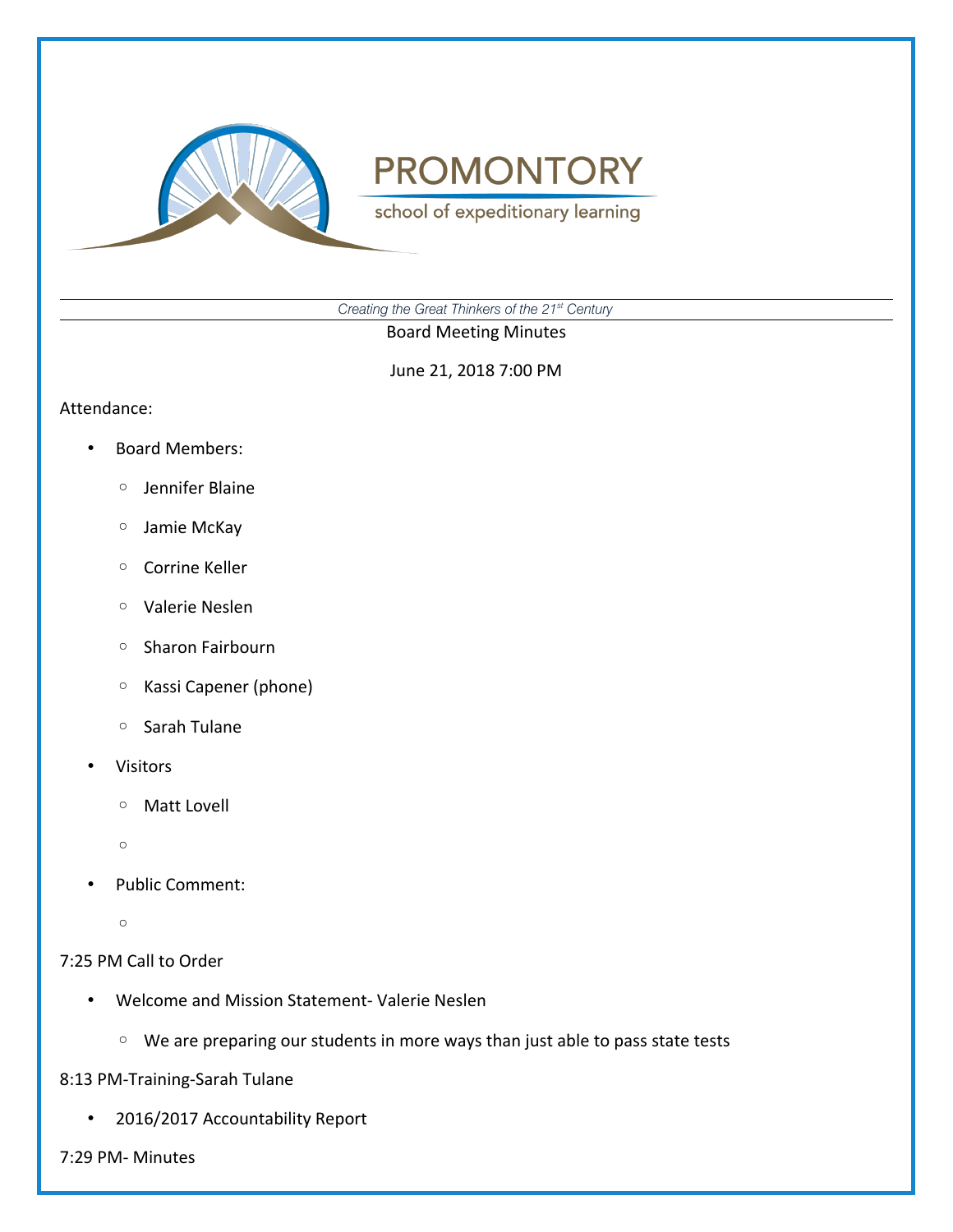

school of expeditionary learning

*Creating the Great Thinkers of the 21st Century*

- **ACTION:** Valerie motions to approve the May 17, 2018 board meeting minutes. Sharon seconds the motion. Passes unanimously.
- **ACTION:** Valerie motions to approve the emergency board meeting minutes for May 21, 2018 board meeting minutes. Kassi seconds the motion. Passes unanimously. Sharon abstains.

#### 7:31 PM- Public Comment

• No Public Comment

#### 7:31 PM-Business Items

- Board Background Check Review
	- Everyone has a background check
- Board Meeting Schedule
	- Board Meeting will be on the 23 of August.
	- Otherwise will be the third week of every month.
- Next School Year Fundraisers
	- None started yet

#### 7:39 PM- Finance

- Budget Review- Matt
	- FY 2018 & FY 2019 Budgets
	- PTIF Resolution

#### 8:00 PM Action Items

- Policies- No policy action items at this time
- Ratify Board Members & Terms-
	- **ACTION:** (8:54 PM) Valerie motions to renew the terms for all officers except for Sharon and Corrine. Sharon seconds the motion. Passes unanimously.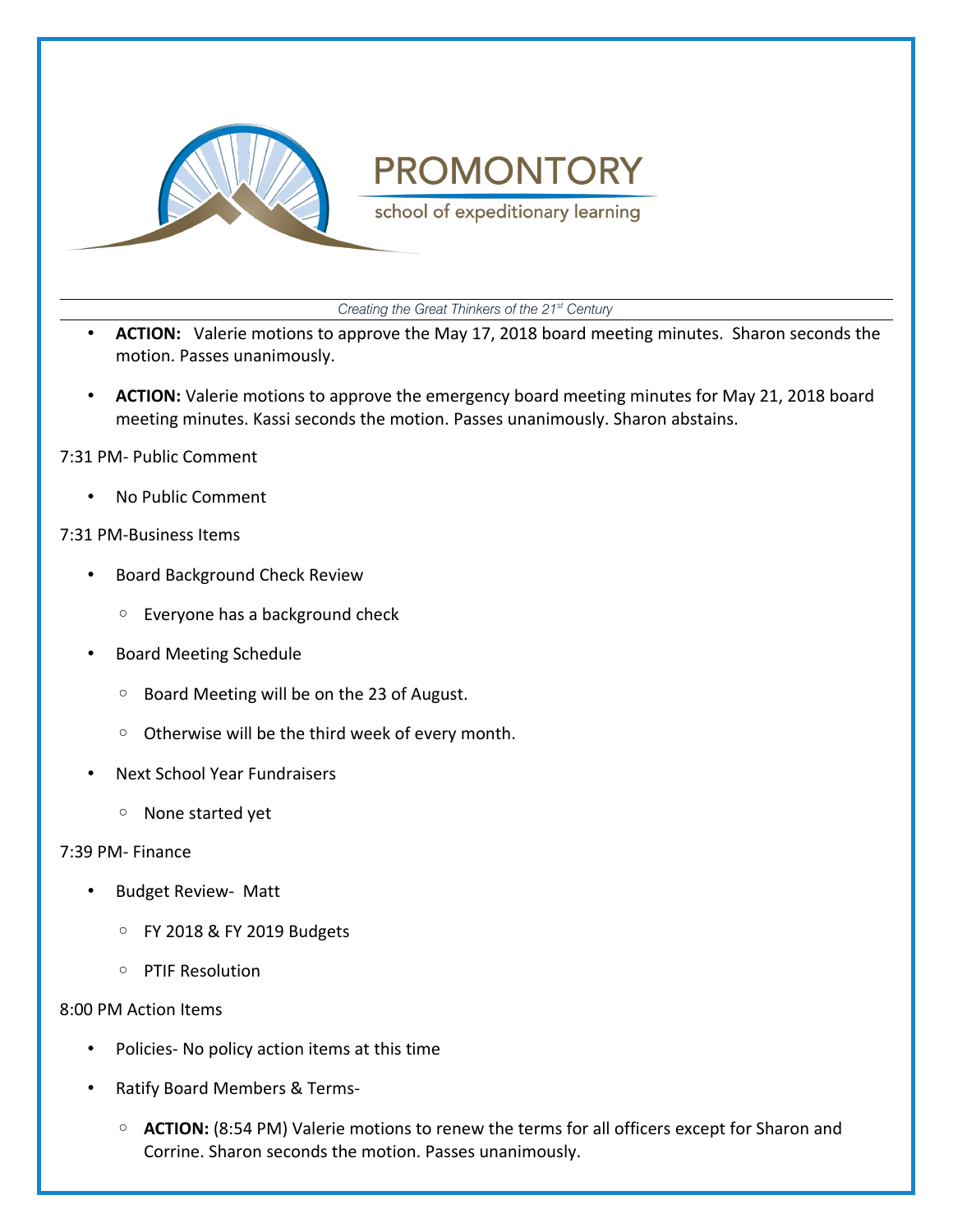

school of expeditionary learning

*Creating the Great Thinkers of the 21st Century*

- Review/Ratify Committees-
	- **ACTION:** (9:00 PM) Valerie motions to approve our board committees. Sharon seconds the motion. Passes unanimously.
- **ACTION:** (8:10 PM) Valerie motions to approve Kassi, Matt and Jamie the as the authorized members on the PTIF Resolution. Sharon seconds the motion. Passes unanimously.
- **ACTION:** (7:55 PM) Sharon motions we accept the FY 2018 Budget as proposed. Valerie seconds the motion. Passes unanimously.
- **ACTION:** (8:07) Valerie motions to approve the proposed FY 2019 budget. Sharon seconds the motion. Passes unanimously.
- Audit Committee Members & Terms
	- **ACTION:** (9:02 PM) Valerie motions to approve the audit committee member as Kassi Capener, Jennifer Blaine, Corrine Keller and Valerie Neslen. Sharon seconds the motion. Passes unanimously.
- Director Employment Agreement/Ratify Director
	- **ACTION:** (9:07 PM) Valerie motions to approve the director employment agreement for FY 2018. Sharon seconds the motion. Passes unanimously.
- Business Services
	- Only company that responded was Red Apple
	- **ACTION:** (9:12 PM) Sharon motions to renew our contract with Red Apple as our business manager. Valerie seconds the motion. Passes unanimously.

9:15 PM- Director Report

- Staffing Update:
	- We will need six classroom aides in August.
	- Fully staffed for teachers
- Enrollment: